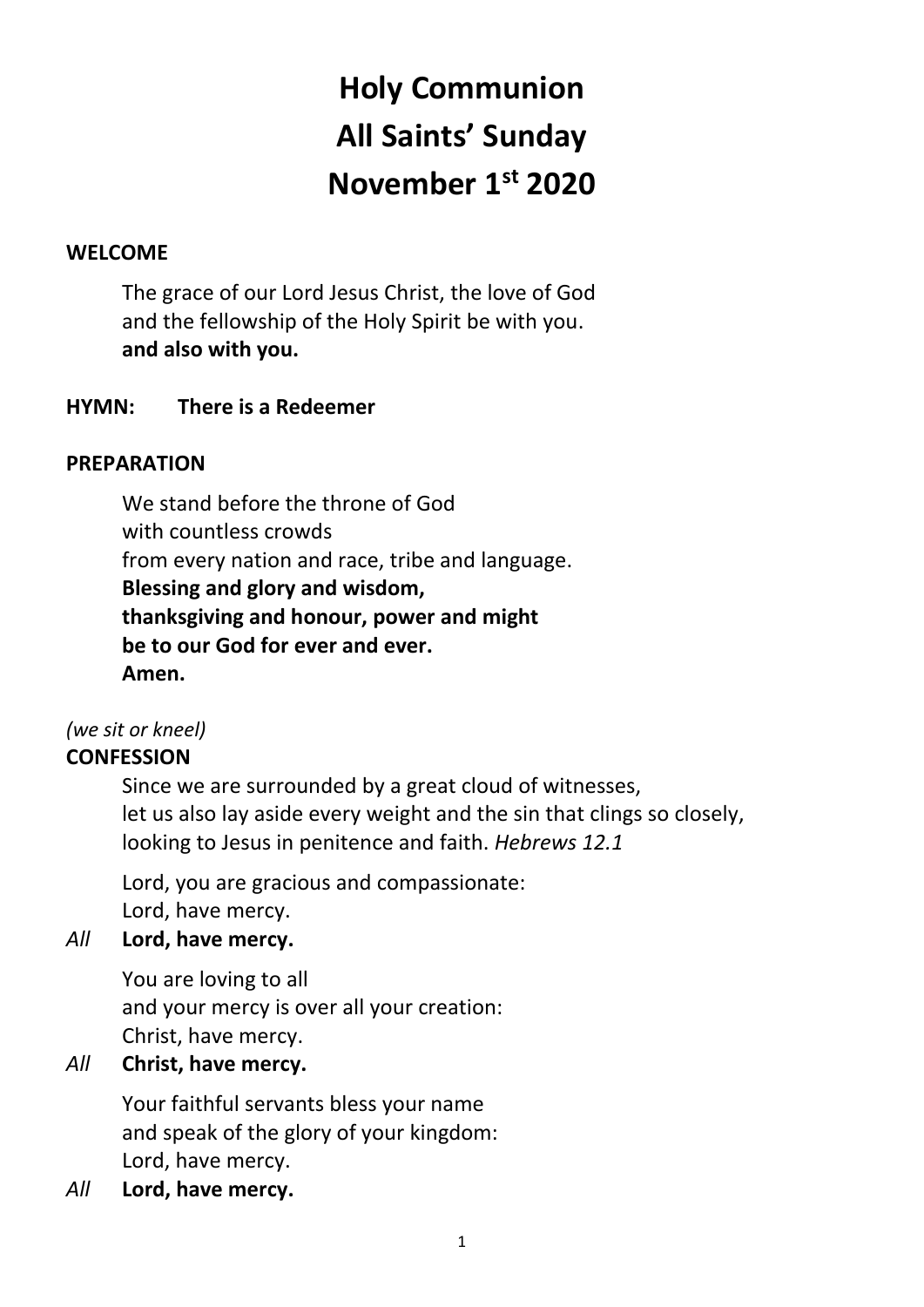# **ABSOLUTION**

May the Father forgive *us* by the death of his Son and strengthen *us* to live in the power of the Spirit all our days. **Amen.**

## **GLORIA** *(please stand)*

**Glory to God in the highest, and peace to his people on earth. Lord God, heavenly King, almighty God and Father, we worship you, we give you thanks, we praise you for your glory.**

**Lord Jesus Christ, only Son of the Father, Lord God, Lamb of God, you take away the sin of the world: have mercy on us; you are seated at the right hand of the Father: receive our prayer.**

**For you alone are the Holy One, you alone are the Lord, you alone are the Most High, Jesus Christ, with the Holy Spirit, in the glory of God the Father.**

# **COLLECT** *– the special prayer for All Saints' Sunday*

Holy God, faithful and unchanging: enlarge our minds with the knowledge of your truth, and draw us more deeply into the mystery of your love, that we may truly worship you, Father, Son and Holy Spirit, one God, now and for ever. **Amen.**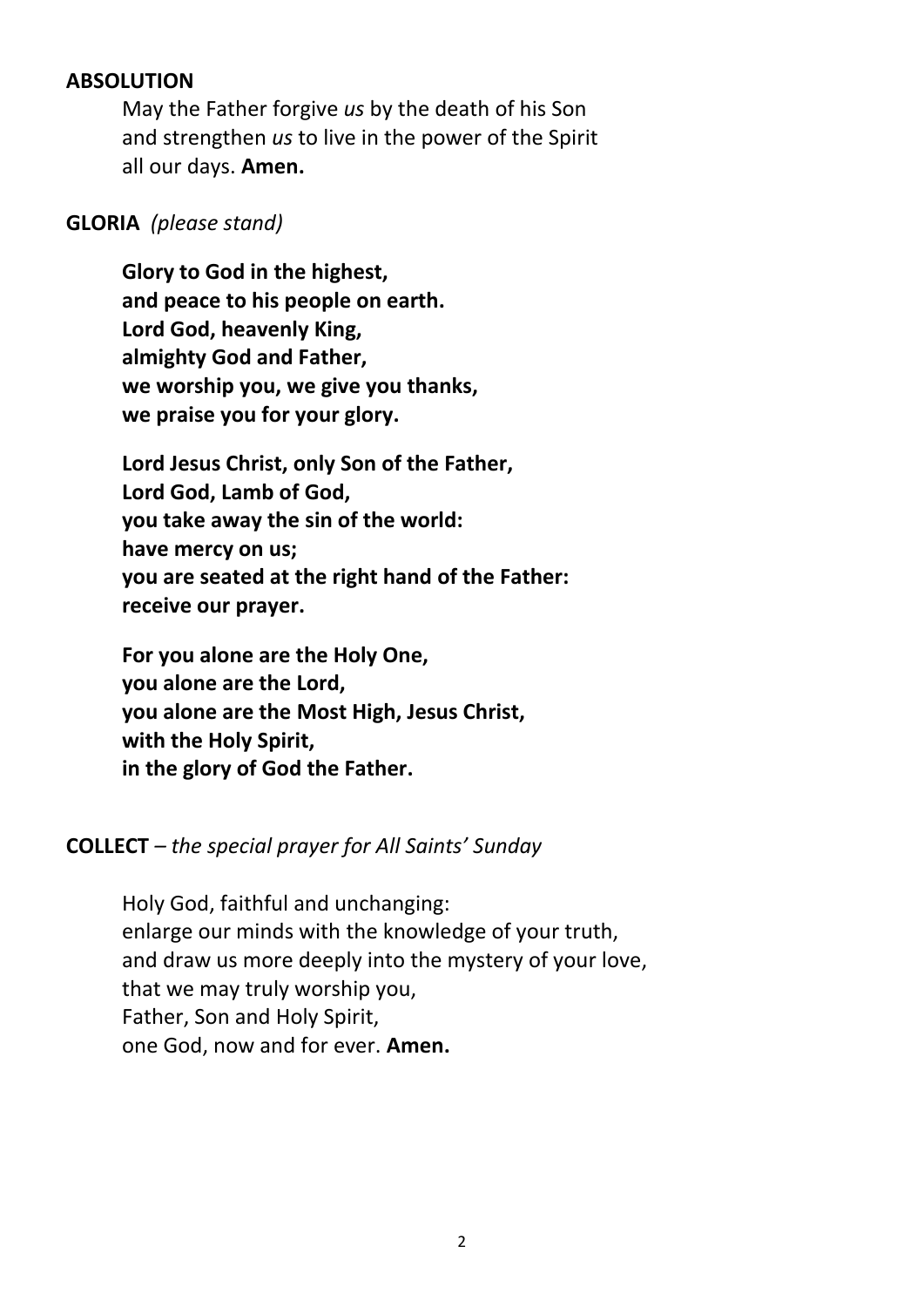# **NEW TESTAMENT READING** 1 John 3:1-3

**3 1** See what love the Father has given us, that we should be called children of God; and that is what we are. The reason the world does not know us is that it did not know him.**<sup>2</sup>** Beloved, we are God's children now; what we will be has not yet been revealed. What we do know is this: when he is revealed, we will be like him, for we will see him as he is. **<sup>3</sup>**And all who have this hope in him purify themselves, just as he is pure.

This is the Word of the Lord **Thanks be to God**

#### **THE GOSPEL** Matthew 5:1-12 *please stand*

Alleluia, alleluia.

You are a chosen race, a royal priesthood, a holy nation, God's own people, called out of darkness into his marvellous light. *(1 Peter 2.9)*

*All* **Alleluia.**

Hear the Gospel of our Lord Jesus Christ according to Matthew. **Glory to you, O Lord.**

**5** When Jesus saw the crowds, he went up the mountain; and after he sat down, his disciples came to him. **<sup>2</sup>** Then he began to speak, and taught them, saying:

**3** "Blessed are the poor in spirit, for theirs is the kingdom of heaven. **<sup>4</sup>** "Blessed are those who mourn, for they will be comforted. **<sup>5</sup>** "Blessed are the meek, for they will inherit the earth. **<sup>6</sup>** "Blessed are those who hunger and thirst for righteousness, for they will be filled. **<sup>7</sup>** "Blessed are the merciful, for they will receive mercy. **<sup>8</sup>** "Blessed are the pure in heart, for they will see God. **9** "Blessed are the peacemakers, for they will be called children of God. **<sup>10</sup>** "Blessed are those who are persecuted for righteousness' sake, for theirs is the kingdom of heaven. **<sup>11</sup>** "Blessed are you when people revile you and persecute you and utter all kinds of evil against you falsely on my account. **<sup>12</sup>** Rejoice and be glad, for your reward is great in heaven, for in the same way they persecuted the prophets who were before you.

This is the Gospel of the Lord **Praise to you, O Christ**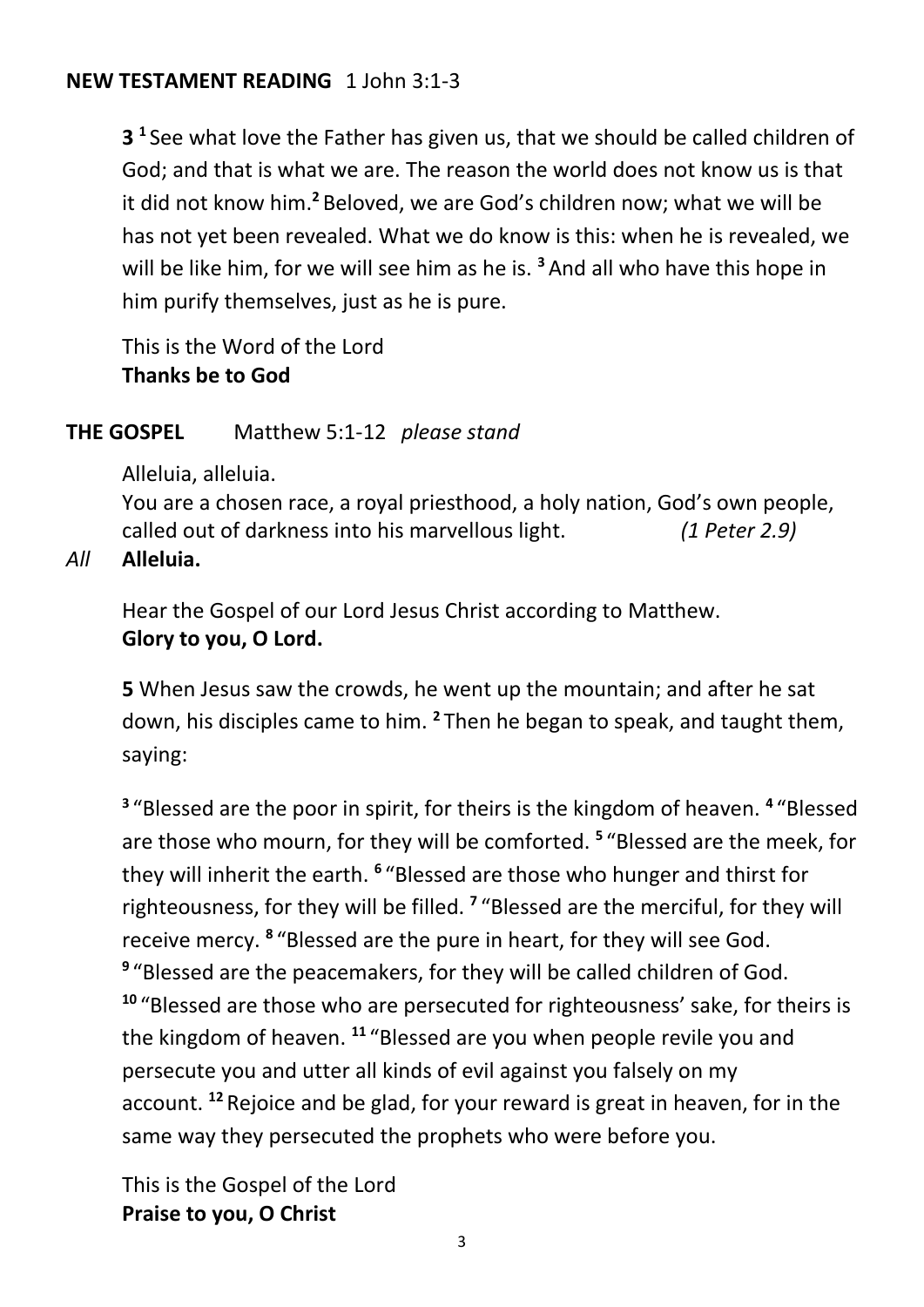#### **SERMON**

**CREED** *please stand*

**We believe in one God, the Father, the Almighty, maker of heaven and earth, of all that is, seen and unseen.**

**We believe in one Lord, Jesus Christ, the only Son of God, eternally begotten of the Father, God from God, Light from Light, true God from true God, begotten, not made, of one Being with the Father; through him all things were made. For us and for our salvation he came down from heaven, was incarnate from the Holy Spirit and the Virgin Mary and was made man. For our sake he was crucified under Pontius Pilate; he suffered death and was buried. On the third day he rose again in accordance with the Scriptures; he ascended into heaven and is seated at the right hand of the Father. He will come again in glory to judge the living and the dead, and his kingdom will have no end.**

**We believe in the Holy Spirit, the Lord, the giver of life, who proceeds from the Father and the Son, who with the Father and the Son is worshipped and glorified, who has spoken through the prophets. We believe in one holy catholic and apostolic Church. We acknowledge one baptism for the forgiveness of sins. We look for the resurrection of the dead, and the life of the world to come. Amen.**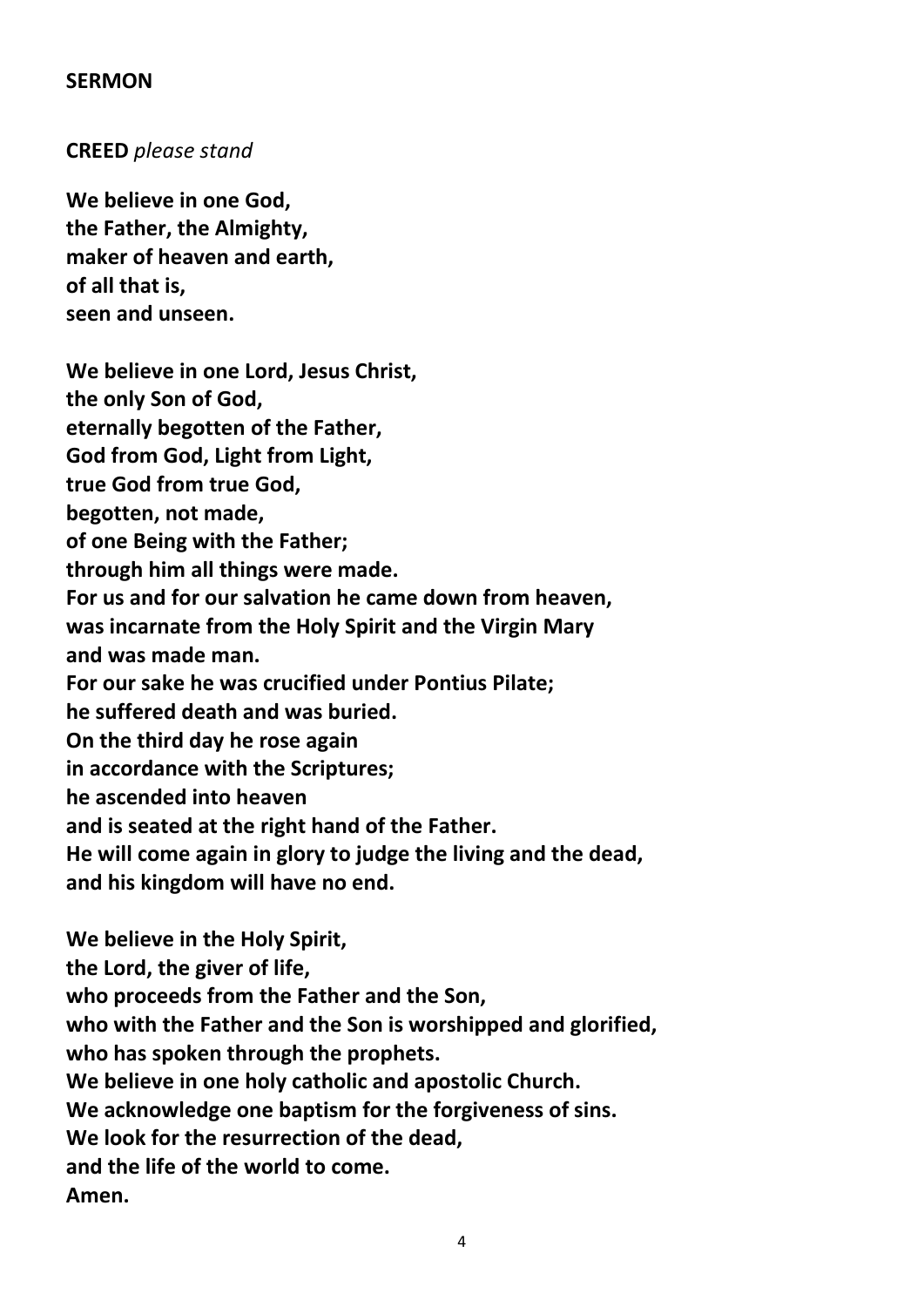# **PRAYERS OF INTERCESSION** *(please sit or kneel)*

*To the bidding* Lord, in your mercy *Please respond* **Hear our prayer.**

# **THE PEACE** *(please stand)*

We are fellow-citizens with the saints and of the household of God, through Christ our Lord, who came and preached peace to those who were far off and those who were near. *Ephesians 2.19,17*

The peace of the Lord be always with you **and also with you.**

Let us offer one another a sign of peace

# **MUSIC as table is prepared**

*Once the table is prepared, we say together:*

**Yours Lord, is the greatness, the power, the glory, the splendour, and the majesty; for everything in heaven and on earth is yours. All things come from you and of your own do we give you.**

# **THE PRAYER OF THANKSGIVING**

The Lord is here. **His Spirit is with us.**

Lift up your hearts. **We lift them to the Lord.**

Let us give thanks to the Lord our God. **It is right to give thanks and praise.**

It is indeed right, our duty and our joy, always and everywhere to give you thanks, holy Father, almighty and eternal God, through Jesus Christ our Lord.

And now we give you thanks, most gracious God, surrounded by a great cloud of witnesses and glorified in the assembly of your saints. The glorious company of apostles praise you.

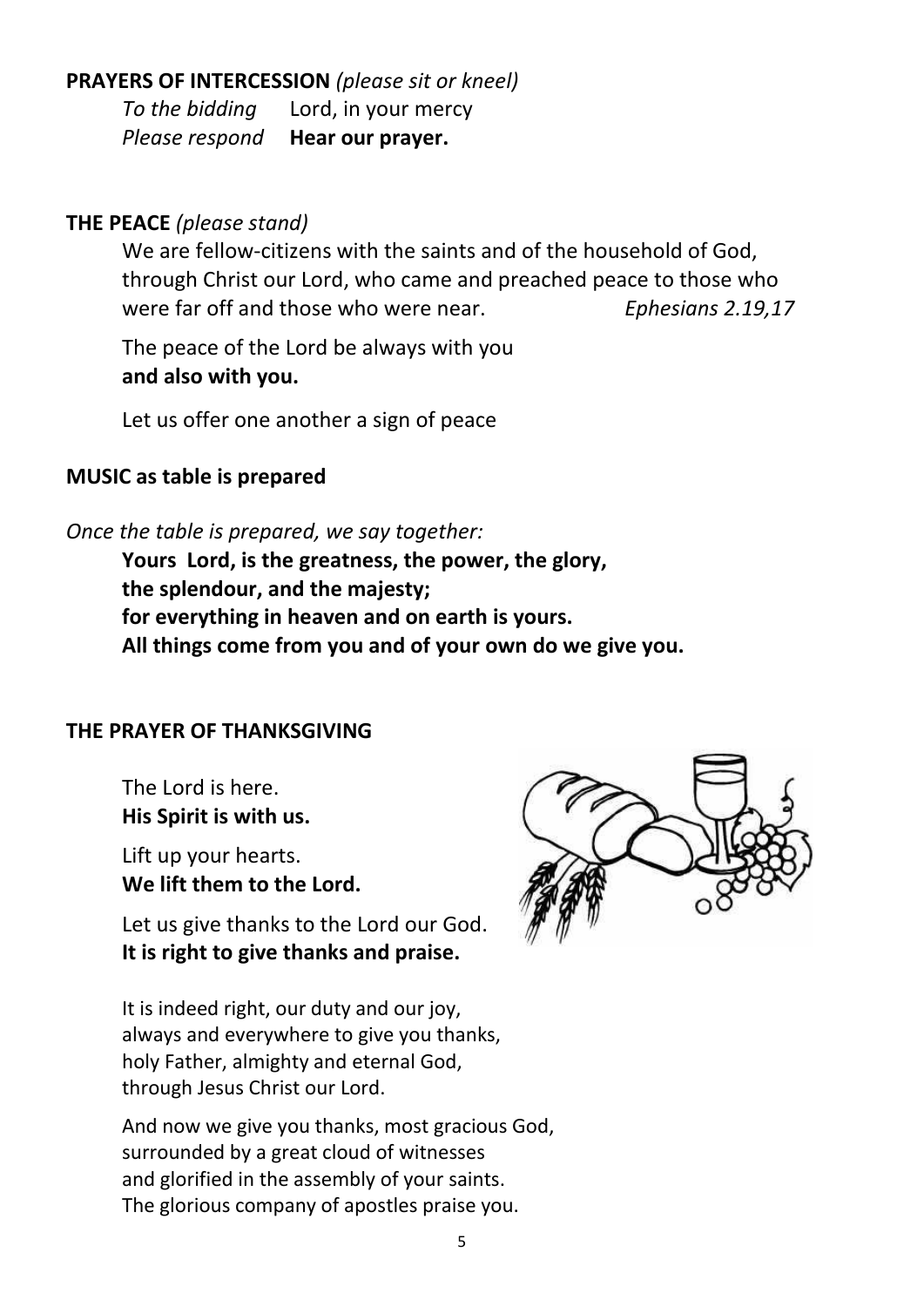The noble fellowship of prophets praise you. The white-robed army of martyrs praise you. We, your holy Church, acclaim you.

In communion with angels and archangels, and with all who served you on earth and worship you now in heaven, we raise our voice to proclaim your glory, for ever praising you and singing:

**Holy, holy, holy Lord, God of power and might, heaven and earth are full of your glory. Hosanna in the highest. Blessed is he who comes in the name of the Lord. Hosanna in the highest.**

Lord, you are holy indeed, the source of all holiness; grant that by the power of your Holy Spirit, and according to your holy will, these gifts of bread and wine may be to us the body and blood of our Lord Jesus Christ; who, in the same night that he was betrayed, took bread and gave you thanks; he broke it and gave it to his disciples, saying: Take, eat; this is my body which is given for you; do this in remembrance of me.

In the same way, after supper he took the cup and gave you thanks; he gave it to them, saying: Drink this, all of you; this is my blood of the new covenant, which is shed for you and for many for the forgiveness of sins. Do this, as often as you drink it,in remembrance of me.

# **Lord, by your cross and resurrection you have set us free.**

**You are the Saviour of the world.**

And so, Father, calling to mind his death on the cross, his perfect sacrifice made once for the sins of the whole world; rejoicing in his mighty resurrection and glorious ascension, and looking for his coming in glory, we celebrate this memorial of our redemption.

As we offer you this our sacrifice of praise and thanksgiving, we bring before you this bread and this cup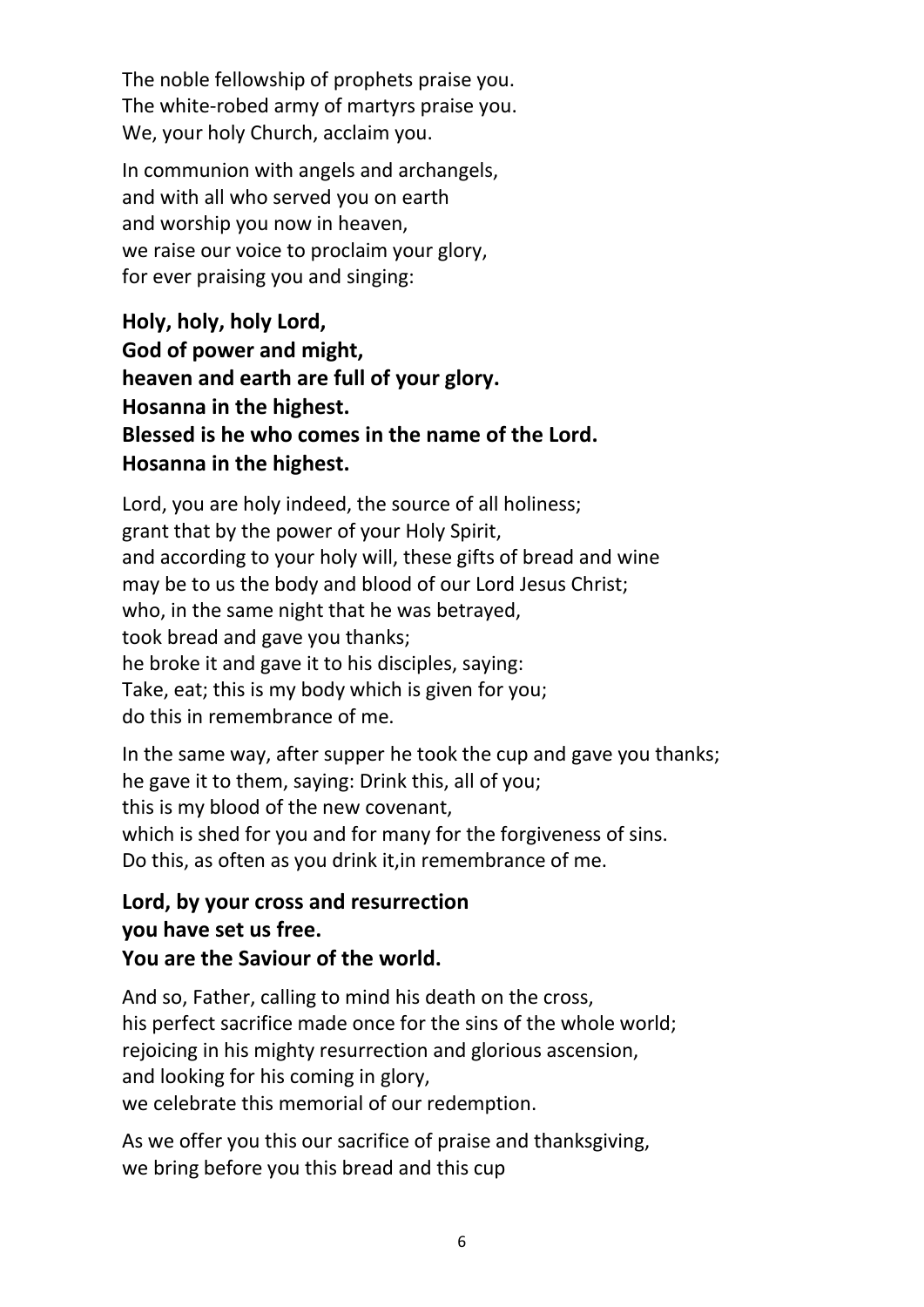and we thank you for counting us worthy to stand in your presence and serve you.

Send the Holy Spirit on your people and gather into one in your kingdom all who share this one bread and one cup, so that we, in the company of Nicholas and all the saints, may praise and glorify you for ever, through Jesus Christ our Lord;

by whom, and with whom, and in whom, in the unity of the Holy Spirit, all honour and glory be yours, almighty Father, for ever and ever. **Amen.**

# **THE LORD'S PRAYER**

Being made one by the power of the Spirit, as our Saviour taught us, so we pray:

**Our Father in heaven, hallowed be your name, your kingdom come, your will be done, on earth as in heaven. Give us today our daily bread. Forgive us our sins as we forgive those who sin against us. Lead us not into temptation but deliver us from evil. For the kingdom, the power, and the glory are yours now and for ever. Amen**

# **BREAKING OF THE BREAD**

We break this bread to share in the body of Christ **Though we are many, we are one body because we all share in one bread**

# *As the bread is broken we say:*

**Lamb of God, you take away the sin of the world, have mercy on us. Lamb of God, you take away the sin of the world, have mercy on us. Lamb of God, you take away the sin of the world, grant us peace.**